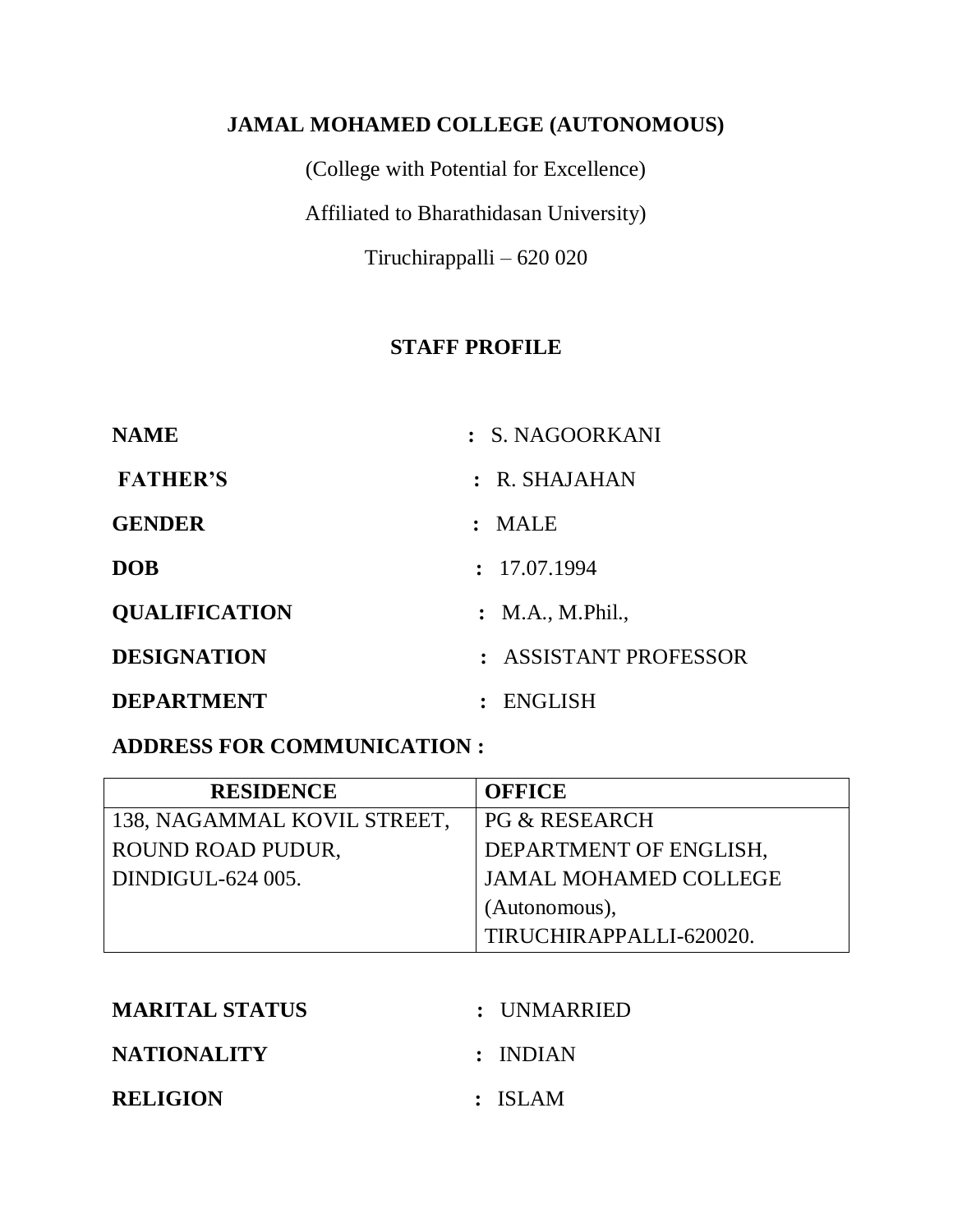| <b>LANGUAGE KNOWN</b>         | : ENGLISH AND TAMIL        |  |
|-------------------------------|----------------------------|--|
| <b>AREA OF SPECIALIZATION</b> | : LITERARY THEORY,         |  |
|                               | INDIAN WRITING IN ENGLISH, |  |
|                               | DIASPORIC LITERATURE,      |  |
|                               | POETRY.                    |  |
| <b>DATE OF APPOINMENT</b>     | $\colon$ 01, 12, 2018      |  |
| <b>CONTACT</b>                | $\div$ +919942312202       |  |
| MAIL                          | : nagoorkanijmc@gmail.com  |  |

[nk@jmc.edu](mailto:nk@jmc.edu)

# **ACADEMIC QUALIFATION:**

| <b>DEGREE</b>  | <b>COLLEGE/</b>    | <b>UNIVERSITY/</b>   | <b>YEAR</b>    |
|----------------|--------------------|----------------------|----------------|
|                | <b>SCHOOL NAME</b> | <b>BOARD</b>         | OF             |
|                |                    |                      | <b>PASSING</b> |
| M. PHIL.,      | <b>JAMAL</b>       | <b>BHARATHIDASAN</b> | 2018           |
| <b>ENGLISH</b> | <b>MOHAMED</b>     | <b>UNIVERSITY</b>    |                |
|                | <b>COLLEGE</b>     |                      |                |
|                | (Autonomous)       |                      |                |
|                | TRICHTY.20         |                      |                |
| <b>MA.,</b>    | <b>JAMAL</b>       | <b>BHARATHIDASAN</b> | 2017           |
| <b>ENGLISH</b> | <b>MOHAMED</b>     | <b>UNIVERSITY</b>    |                |
|                | <b>COLLEGE</b>     |                      |                |
|                | (Autonomous)       |                      |                |
|                | TRICHTY.20         |                      |                |
| <b>B.A.</b> ,  | G.T.N. ARTS        | <b>MADURAI</b>       | 2015           |
| <b>ENGLISH</b> | <b>COLLEGE</b>     | <b>KAMARAJAR</b>     |                |
|                | (Autonomous)       | <b>UNIVERSITY</b>    |                |
|                | DINDIGUL.05        |                      |                |
| <b>HSC</b>     | M.S.P. SOLAI       | <b>STATE BOARD</b>   | 2012           |
|                | <b>NADAR</b>       |                      |                |
|                | <b>MEMORIAL</b>    |                      |                |
|                | HR.SEC.SCHOOL      |                      |                |
|                | DINDIGUL-624       |                      |                |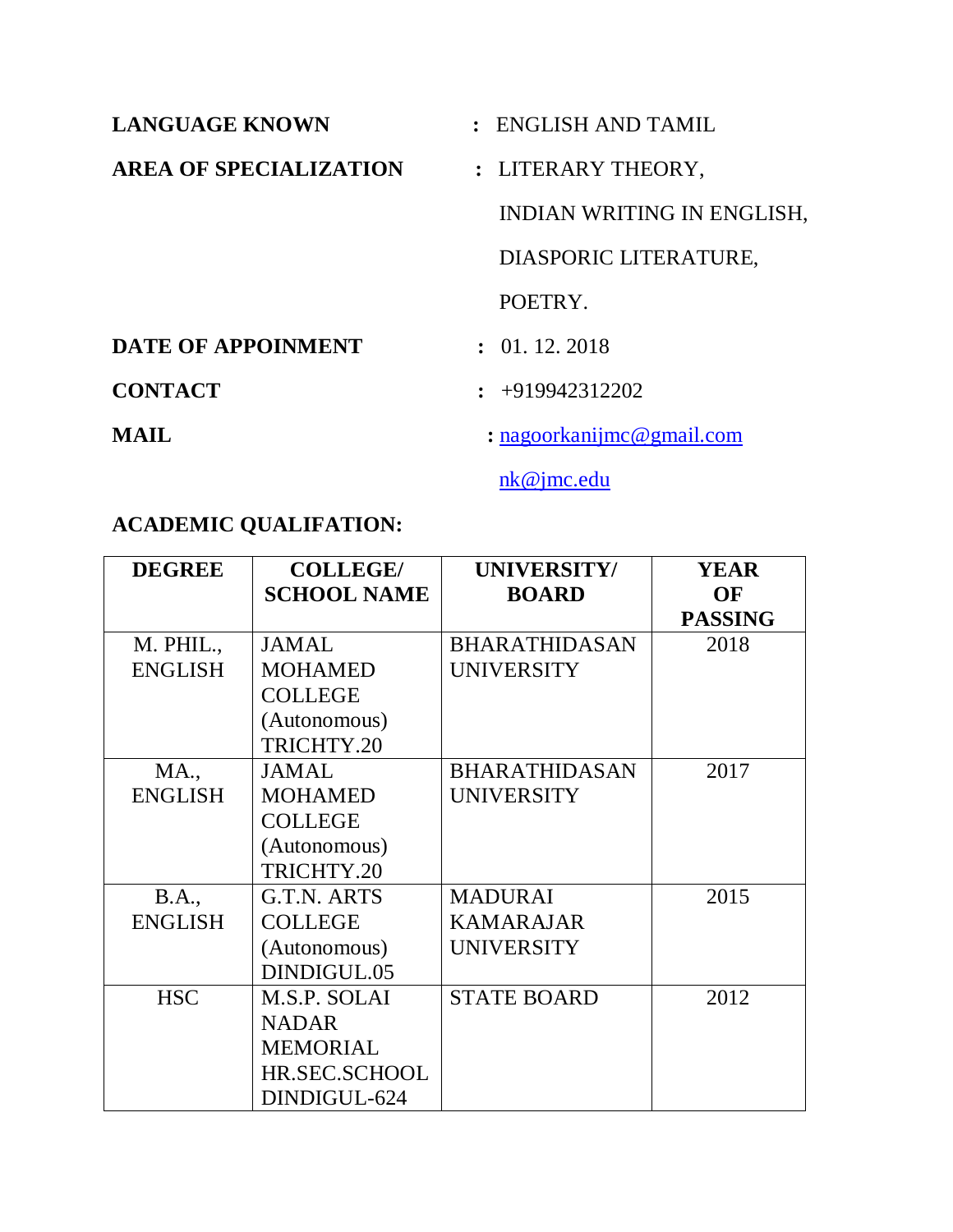|             | 005.            |                    |      |
|-------------|-----------------|--------------------|------|
| <b>SSLC</b> | M.S.P. SOLAI    | <b>STATE BOARD</b> | 2010 |
|             | <b>NADAR</b>    |                    |      |
|             | <b>MEMORIAL</b> |                    |      |
|             | HR.SEC.SCHOOL   |                    |      |
|             | $DINDIGUL-624$  |                    |      |
|             | 105             |                    |      |

# **RESEARCH RPOFECT CARRIED OUT:**

| <b>COURSE</b> | <b>TITLE OF</b>      | <b>UNIVERSITY/</b>   | <b>YEAR</b> |
|---------------|----------------------|----------------------|-------------|
|               | WORK/                | <b>INSTITUTION</b>   |             |
|               | <b>PROJECT/</b>      | <b>WHERE THE</b>     |             |
|               | <b>DISSERTATION</b>  | <b>RESEARCH WAS</b>  |             |
|               |                      | <b>CARRIED OUT</b>   |             |
| M. PHIL.,     | "WOMEN               | <b>JAMAL</b>         | 2018        |
|               | <b>IDENTITY AND</b>  | <b>MOHAMED</b>       |             |
|               | $SELF-$              | <b>COLLEGE</b>       |             |
|               | <b>ASSERTION IN</b>  | (Autonomous)         |             |
|               | ANITA NAIR'S         |                      |             |
|               | <b>LESSONS IN</b>    | <b>BHARATHIDASAN</b> |             |
|               | <b>FORGETTING</b>    | UNIVERSITY.          |             |
|               | <b>AND MISTRESS"</b> |                      |             |
| M.A.,         | <b>GENDER ISSUES</b> | <b>JAMAL</b>         | 2017        |
|               | <b>IN ANITA</b>      | <b>MOHAMED</b>       |             |
|               | NAIR'S               | <b>COLLEGE</b>       |             |
|               | <b>LESSONS IN</b>    | (Autonomous)         |             |
|               | FORGETTING.          |                      |             |
|               |                      | <b>BHARATHIDASAN</b> |             |
|               |                      | UNIVERSITY           |             |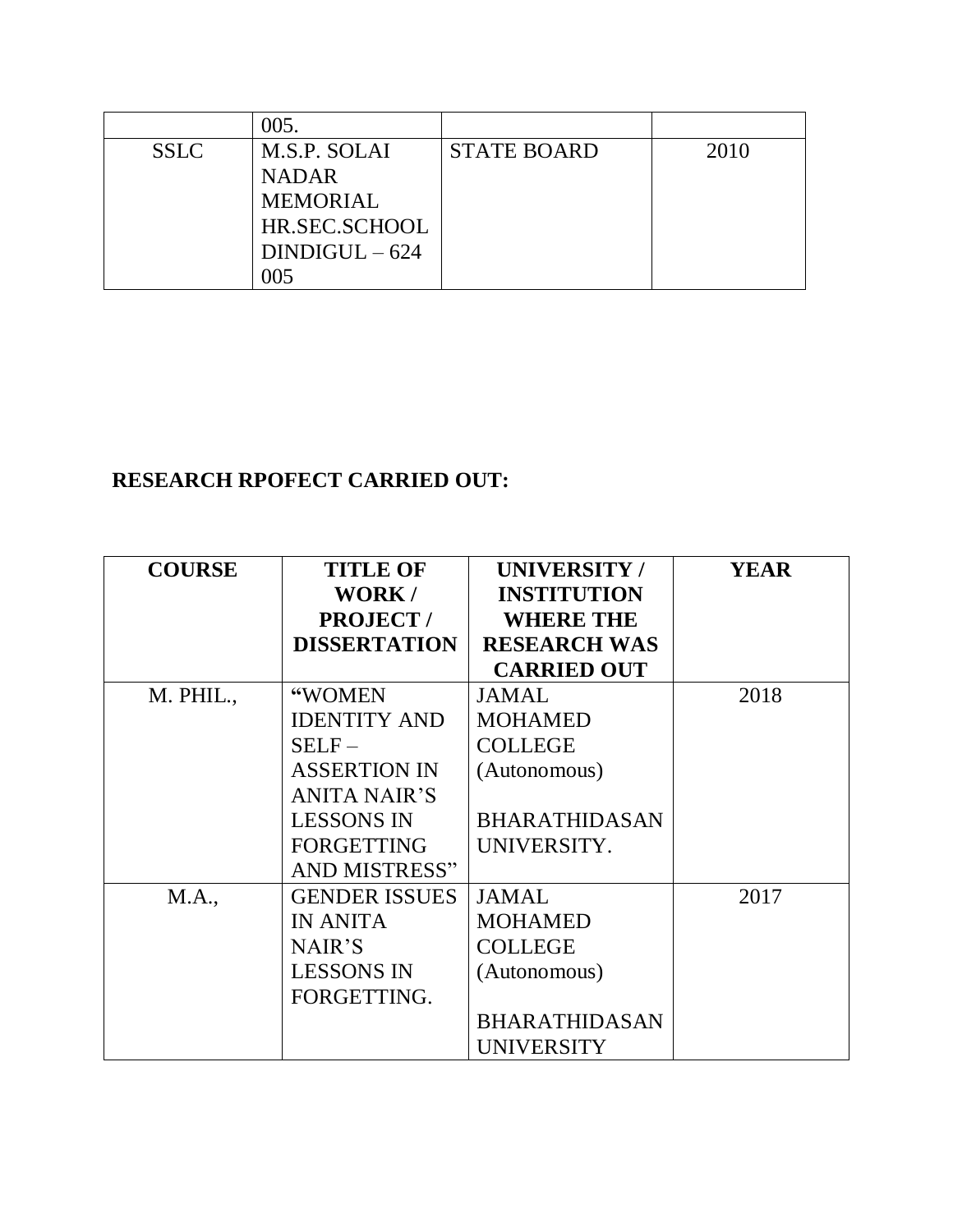#### **TEACHING EXPERIENCE:**

| S.NO | <b>DESIGNATION</b> | <b>INSTITUTIONS</b>  | <b>DURATION</b>               |
|------|--------------------|----------------------|-------------------------------|
|      | <b>ASSISTANT</b>   | <b>JAMAL</b>         | From 1 <sup>st</sup> December |
|      | <b>PROFESSOR</b>   | <b>MOHAMED</b>       | 2018 To till date             |
|      |                    | <b>COLLEGE</b>       |                               |
|      |                    | (Autonomous)         |                               |
|      |                    | TRICHY-20.           |                               |
|      | <b>ASSISTANT</b>   | <b>MIET ARTS AND</b> | From 1 <sup>st</sup> July     |
|      | <b>PROFESSOR</b>   | <b>SCIENCE</b>       | To 30 <sup>th</sup> December  |
|      |                    | COLLEGE,             |                               |
|      |                    | TRICHY-              |                               |

# **UG: 3 YEARS**

# **PG: 6 MONTHS**

#### **SUBECT TAUGHT:**

| S.NO | <b>COURSE / SUBECTS</b>                                  |
|------|----------------------------------------------------------|
|      | UG:                                                      |
|      | $\triangleright$ English for effective communication I.  |
|      | $\triangleright$ English for effective communication II. |
|      | $\triangleright$ Poetry and One act plays.               |
|      | $\triangleright$ English for competitive examinations.   |
|      | $\triangleright$ Poetry and Drama.                       |
|      | <b>PG:</b>                                               |
|      | $\triangleright$ Theory of comparative literature.       |

#### **ACHIVEMNTS:**

 **Second place** for academic excellence in part 3 major English during the academic year 2014-2015.

# **PRESENTATION / PARTICIPATION IN SEMINAR AND WORKSHOP:**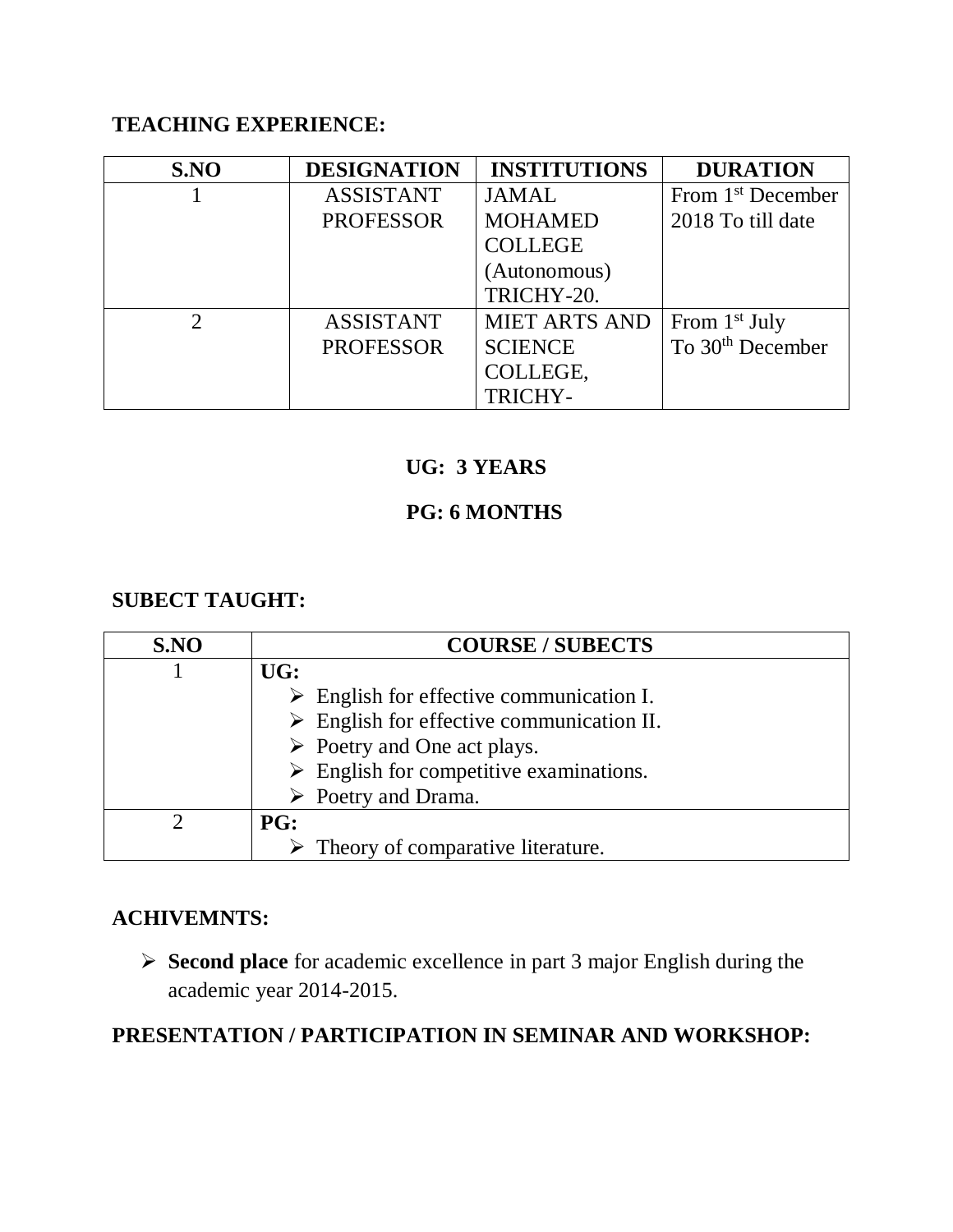- Presented a paper titled **"Tradition and culture in Chetan Bhagath's Two states; My marriage life"** in the seminar organized by the Department of English G.T.N Arts College, Dindigul on 30<sup>th</sup> March.
- Participated a One Day International conference on **"University in contemporary reality; Environment / (Re) Visioning postmodern Literature"** held at Jamal Mohamed College (Autonomous), Trichy. 20 on 21st February 2018.
- Participating in the "**CGC CPE sponsored Two-day workshop on professional Development for Academic Leadership in Curriculum Development cell**", held at Jamal Mohamed College (Autonomous), Trichy. 20 on 19th January 2019.
- Participating in the **Staff Enrichment Programme on Ownership culture,** Organised by the Internal Quality Assurance cell of held at Jamal Mohamed College (Autonomous), Trichy. 20 on 14<sup>th</sup> June 2019.
- Participated in **"A One Day state level Workshops on Theatre Arts"** Organised by the Department of English, Urumu Dhanalakshmi college, Trichy.20.
- Participated in A One Day National level workshop **on "Foresight and Insight Approaches to literally Theory and Criticism"** held on 12<sup>th</sup> February 2020 at Jamal Mohamed College (Autonomous), Trichy. 20.
- Participated in online National level personality development workshop on Theme **"Dare to Dream"** Organised by the Department of Commerce, Yeshwantrao chavan college, Ambajogai on 24.07.2021.
- Participated in Five Day National Level Workshop on **" Unfolding Vistas in the Research of Language , Literature and Psychology"** from 14.02.2022 to 18.02.2022.
- Participated in the National workshop on **"Union Budget 2022-23"** on February 5, 2022 organized by AMET Business School & Internal Quality Assurance Cell (IQAC).
- Participated in the seminar **" Digital Transformation in Education"** held on 15 February,2022, organised by the Education Department, Sahu Ram Swaroop Mahila Mahavidyalaya,Bareilly UP.
- Participated in One Day Online State Level Seminar on **"Plastic Pollution in Tourism Places"** organized by Department of Zoology and Internal Quality Assurance Cell (IQAC) of K.N. Bhise Arts, Commerce and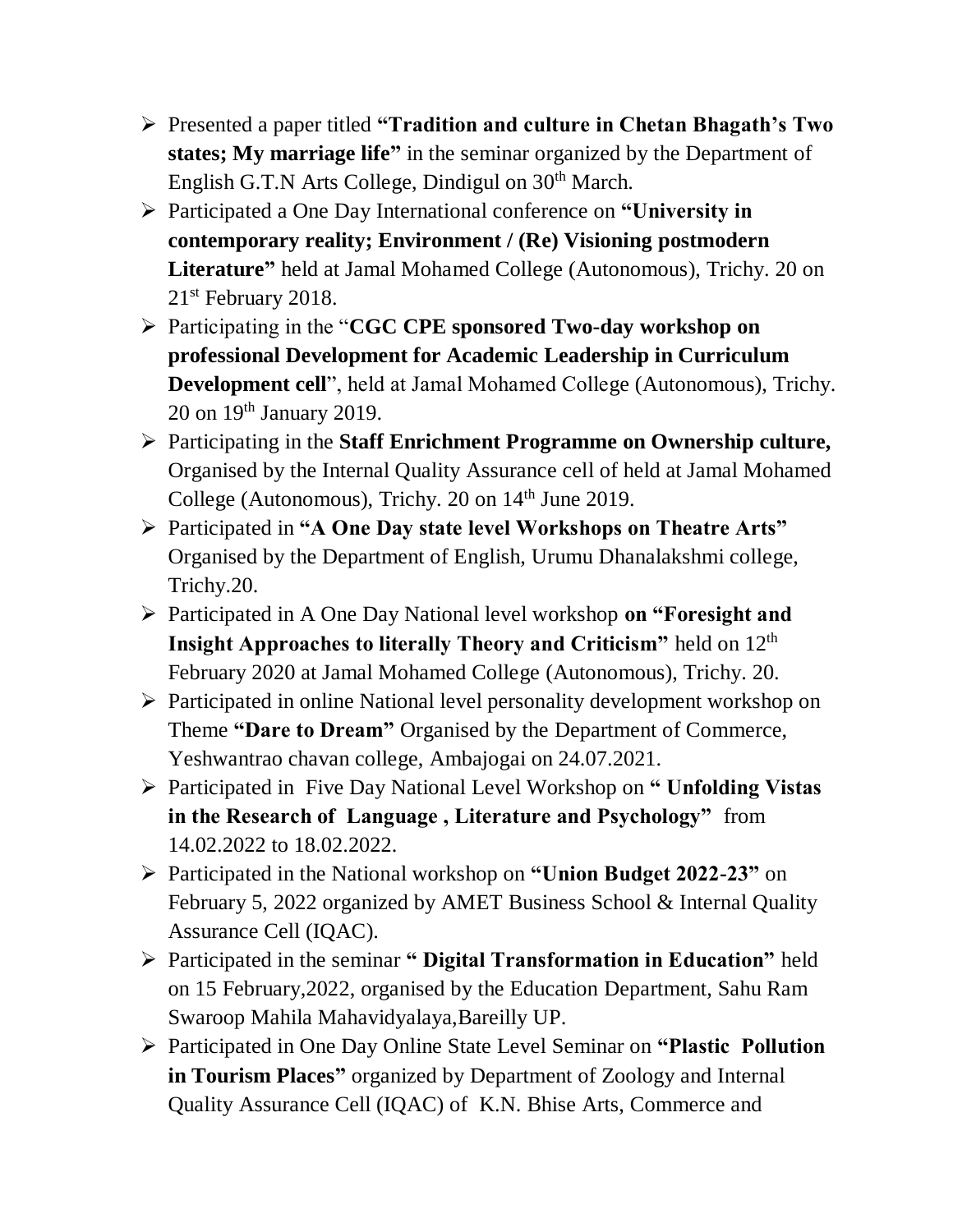Vinayakrao Patil Science College, Bhosare (Kurduwadi) on 3rd February 2022.

 Participated and successfully completed One Day National Workshop On **"Intellectual Property Right: Conceptual Framework"** Organized by IPR Committee, and Department of Library, Yeshwant Mahavidyalaya, Nanded (M.S.) on Saturday 29th January, 2022.

# **OTHER ACTIVITIES:**

- Participated in the **Dumb Charades** competition conducted as part of Sahitya 2015 Organised by English literally Association, Gandhigram Rural Institute. Deemed University Gandhigram, Dindigul.02 on 20<sup>th</sup> February 2015.
- Participated in A **National Level literary fest for men** Organised by Department of English, Jamal Mohamed College (Autonomous), Trichy. 20 On 28<sup>th</sup> January 2017.
- Acted as member Organizing committee **JAM TITANICA** in the Inter-Collegiate Literary association (SF-women), Department of English Jamal Mohamed College (Autonomous), Trichy - 20 on 21<sup>st</sup> September 2019.
- Participated Three Days Refresher Course Organized by Department of English, Jamal Mohamed College (Autonomous), Trichy - 20 on 4<sup>th</sup> to 6<sup>th</sup> August 2021.
- $\triangleright$  Participated in the various COVID-19, literary Quiz competition and Received many appreciation certificates.

# **FACULTY DEVELOPMENT PROGRAM:**

- Participated in the Two-Day International FDP on **"English language, Literature and Culture"** Organised by the Department of English, Kongu Engineering college, Perundurai, erode held on 16.07.2021.
- Participated in the Two-Day Virtual National FDP on **"Outcome Based Education"** Organised by the Department of Commerce with IQAC held on 22.07.2021 and 23.07.2021.
- Participated in A Seven-Day International virtual FDP on **"An Expenditure towards Multilingual culturalism"** Organised by Department of English with IQAC of KPRCAS from 23.07.2021 to 30.07.2021.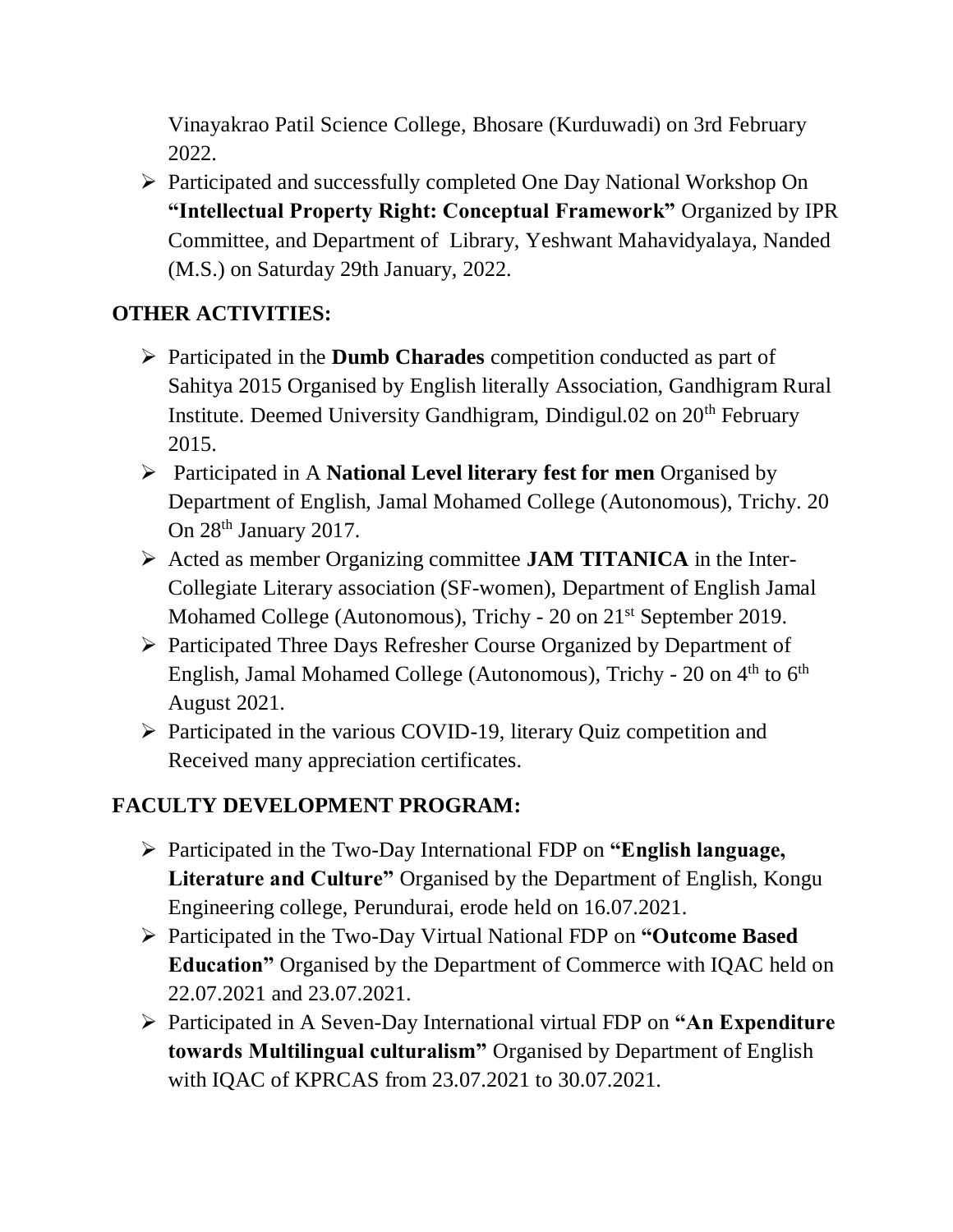- Participated in Five-Days online FDP on **"Research Methodology"** Organized from  $2<sup>nd</sup>$  August 2021 to  $6<sup>th</sup>$  August 2021.
- Participated in the Five-Days FDP on **"Professional Ethics"** held between  $2<sup>nd</sup>$  to 6<sup>th</sup> of August 2021.
- Participated in A Seven-Days FDP on **"Critical Theories and Their Modern Pedagogical Adequacy in the Humanities"** Organised by Department for E-content making" Organised by Joseph collage of Arts and Science (Autonomous) Cuddalore from 26.07.2021 to 28.07.2021.
- Participated in the **Five-Days Faculty Enrichment program** organized by the IQAC of Department of English, Jamal Mohamed Collage (Autonomous), Trichy - 20 from 21.06.2021 to 25.06.2021.
- Participated in Five-Days International FDP on **"Experimental Teaching-Corporate cognizance"**, Organized by Department of Commerce, Sri Ramakrishna Collage of Arts and Science, Coimbatore from 09th August to 13th August 2021.
- Attended Five-Days **"Faculty Developments Program on E-content Development"** Organized by IQAC of Department of English, Jamal Mohamed Collage (Autonomous), Trichy - 20.
- Participated in the Faculty Development Program entitled, **"How to Buy and Sell Shares in Stock Exchanges"** Organized by Department of Tourism and Hospitality Management, Annai Fathima College of Arts & Science, Madurai on 02.02.2022.

# **WEBINAR:**

- Participated in the webinar on **"Carve your Career"** held on 14.07.2021 Organised by Department of English PGP collage of Arts and Science, Namakkal.
- Participated in the webinar on **"How to avoid Plagiarism?"** Organized by school of social sciences and languages, VIT Chennai on 26.07.2021.
- Participated in National webinar on **"The New language of Publications"** held on  $12<sup>th</sup>$  August 2021.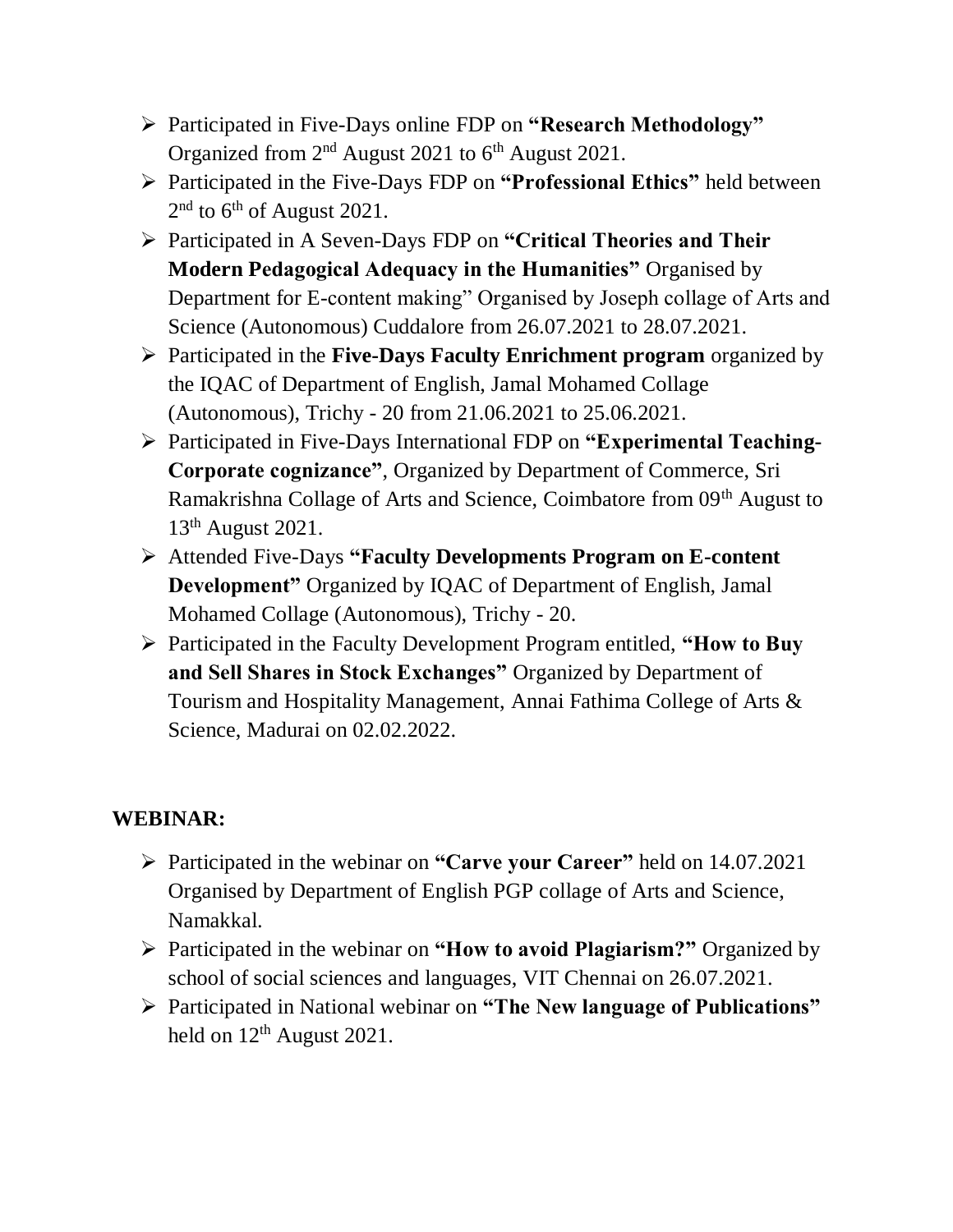- Participated in the National symposium on **"A Tri-lingual Contemporary**  Literature" Conducted by the school of Arts and Science on 09<sup>th</sup> August 2021.
- Participated in the National webinar on **"Research: concept to Process"** Organized by IQAC with Department of English MES Asmabi college, Thrissur, Kerala on 06<sup>th</sup> August 2021.
- Participated in the International Webinar on **"Responsible Citizens in Restoring Ecosystems in Drylands"** Organized by department of Botany in association with Internal Quality Assurance Cell on 31-07-2021.
- Participated in a Three-Days National Level Webinar on **"Promotion of collaborations, Impactful papers and Decision Sciences"** from 29<sup>th</sup> July to 31st July 2021.
- Participated in the National Webinar on **"Writing and Publishing Research Articles in CARE-Listed and International Journals"** Organized by IQAC with Department of Commerce, MES Asmabi collage, Thrissir, Keralaon 24<sup>th</sup> July 2021.
- Participated in a National Level Multi-disciplinary webinar **"Impact of**  Pandemics on the Society" held on 03<sup>rd</sup> August 2021.
- Participated in Two-Days State Level webinar on **"Cyber Crime and**  Cyber Security" on 30<sup>th</sup> and 31<sup>st</sup> of July 2021 conducted by KIES'S Sundarbai Maganlal Biyani Law college, Dhule.
- Participated in a webinar on **"Climate literature: An Introduction"** Organized by Department of English, Govindammal Aditanrar Collage for Women, Triuchendur on 31.076.2021.
- Participated in the online "**Orientation Program on the UPSC/Civil Service Examination"** Organized by the IQAC of Nesamany Memorial Christian college, Kanyakumari on 31<sup>st</sup> July 2021.
- Participated in the One-Day National Level online webinar on **"Outcome based Education"** Organised by IQAC, Marudhar Kesari Jain collage for women, Vaniyambadi on 31.07.2021.
- Participated in National webinar on **"Empowering the Young Minds with communication skills in English"** held on 27<sup>th</sup> July 2021.
- Participated in National webinar on **"Values and Ethics in Education"** Organised by Department of Education with IQAC on 23.07.2021.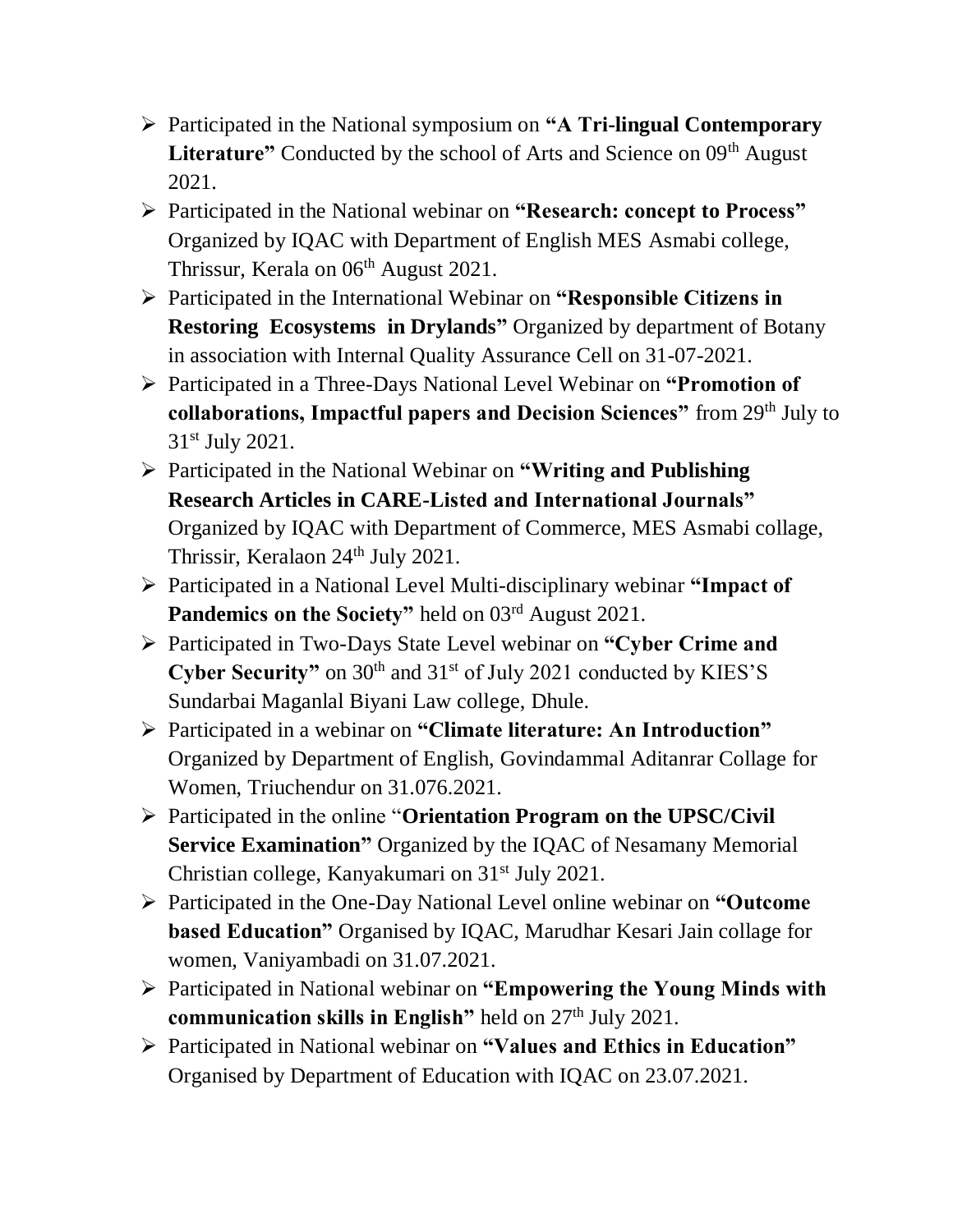- $\triangleright$  Participated in the National Level webinar series conducted on 18<sup>th</sup> July 2021 held at G.T.N Arts college, Dindigul.
- Participated in the National Webinar on **"Myth, Literature and Hermeneutics"** Organised by the IQAC with the PG English Association on 17th July 2021.
- Participated in the Orientation Program on **"Free E-Resources"** Organised by Department of Library in association with IQAC of Jamal Mohamed college, Trichy on 29.07.2021.
- Participated in the National webinar on **"X-Ray Diffraction- Good Analysis practice"** Organized by IQAC with Department of Physics, MES Asmabi collage, Thrissur, Kerala on 29<sup>th</sup> July 2021.
- Participated in National webinar on **"The New language of publications"** Organized by Department of Economics and Commerce, Maratha Vidya Prasarak Samaj's Arts and Science and Commerce collage, Maharastra on 12th August 2021.
- Participated in the State-Level Plenary Webinar Talk on **"Goal setting"** Organized by the IQAC, of Sathakathullah Appa collage, (Autonomous) on 25th June 2021.
- Participated in the National Level webinar on **"Space"** as critical category in contemporary literature Organized by the Research Department of English, St. Xavier's collage (Autonomous) Palayamkottai on 2nd July 2021.
- Participated in the National-Level webinar on **"Life Skill and social Entrepreneurship"** Organized by Department of chemistry, Kamalam collage of Arts and Science, Anthiyur, Udumalpet, on 29<sup>th</sup> July 2021.
- Participated and completed the National Level Virtual Quiz contest on the topic **"Digital Literacy"** Organized by Department of Computer science Bell Institute of Hotel Management of Catering Technology, Sivakasi on 07.12.2021.
- Participated in the One Week National Webinar Series on **"Psychosocial Issues & Intervention"** organized by the Department of Psychology, Dhenkanal Autonomous College, Dhenkanal, Odisha from 31st January to 5<sup>th</sup> February 2022.
- Participated in the National webinar on "**Developing soft skills for future hospitality professionals"** Organized by The School of Hotel & Catering